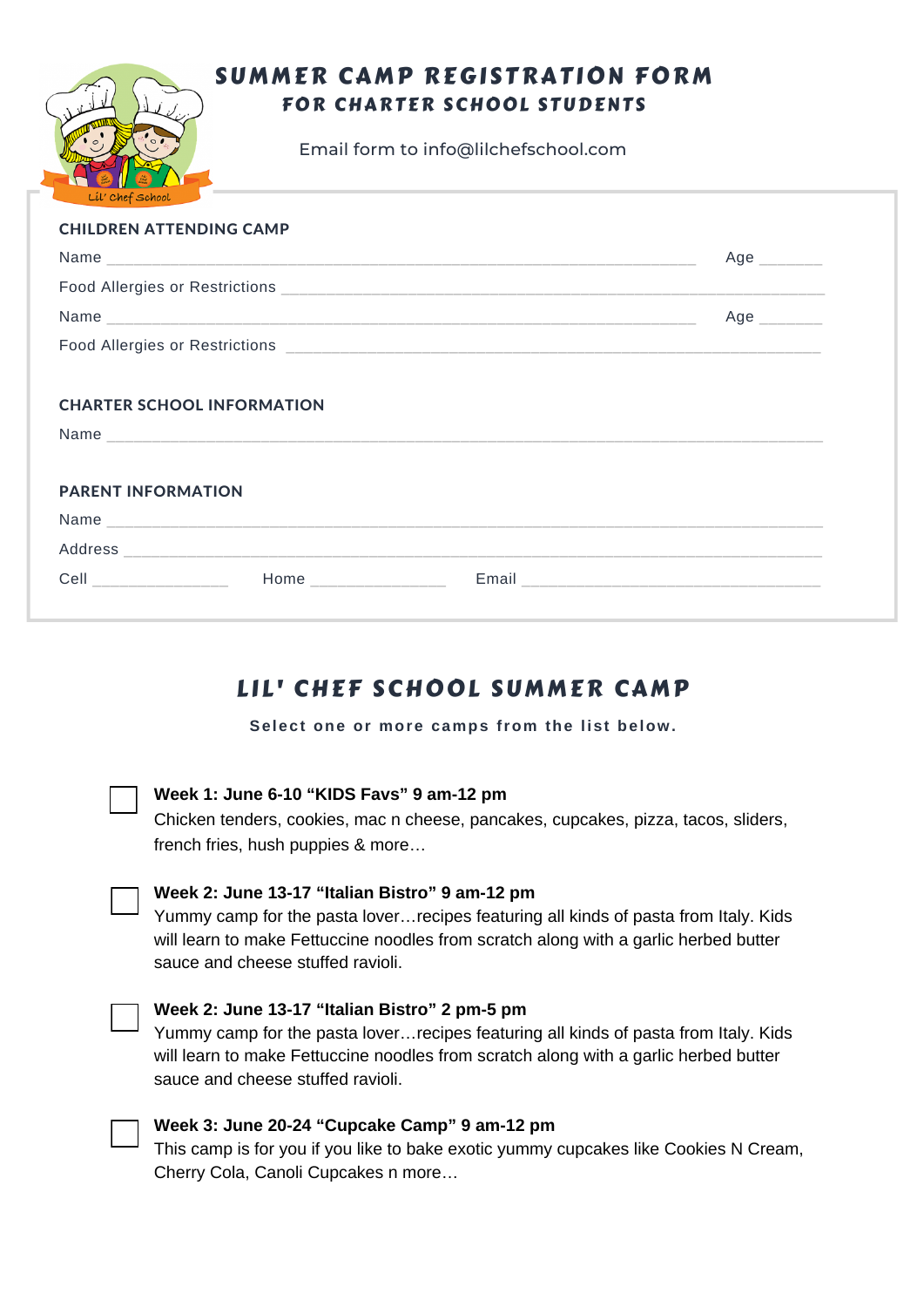### **Week 4: June 27-July 1 "French Café" 9 am-12 pm**

Visit our favorite café in Paris and make homemade Mother sauces like Béarnaise and Béchamel with crepes, beignets, freshly baked Baguettes, quiches & mousse from scratch.



# **Week 5: July 6-8 "State Fair" 9 am-12 pm (3-day camp)**

This camp is for fair-food lovers like bread pudding, corn pancakes, homemade baked beans, sliders pizza on a stick, corn dogs, pretzels, waffles n funnel cakes with strawberry sauce, hand pies & caramel apple bites.



# **Week 5: July 6-8 "State Fair" 2 pm-5 pm (3-day camp)**

This camp is for fair-food lovers like bread pudding, corn pancakes, homemade baked beans, sliders pizza on a stick, corn dogs, pretzels, waffles n funnel cakes with strawberry sauce, hand pies & caramel apple bites.



## **Week 6: July 11-15 "Restaurant Secrets" 9 am-12 pm**

Learn how to make famous recipes from favorite restaurants from all over like Starbucks, Panera Bread, Buca Di Pipi, & Panda Express.

### **Week 7: July 18-22 "CHOCOLATE" 9 am-12 pm**

This camp is for the "Chocolate Lover"! We'll add Milk Chocolate, Semi-Sweet Chocolate, Dark Chocolate & White Chocolate into sweet recipes like cupcakes, pies, cookies, brownies & tortes.

# **Week 7: July 18-22 "CHOCOLATE" 2 pm-5 pm**

This camp is for the "Chocolate Lover"! We'll add Milk Chocolate, Semi-Sweet Chocolate, Dark Chocolate & White Chocolate into sweet recipes like cupcakes, pies, cookies, brownies & tortes.

### **Week 8: July 25-29 "Brunch Anytime" 9 am-12 pm**

This is a yummy camp for breakfast lovers…eat any time of the day pancakes, waffles, bananas foster, strawberry shortcake, biscuits & gravy, and more.



This camp is for you if you love to bake sweets! We will make pies, cookies, cakes, brownies, casseroles, and soufflés.



### **Week 9: August 1-5 "Bake Sale" 2 pm-5 pm**

This camp is for you if you love to bake sweets! We will make pies, cookies, cakes, brownies, casseroles, and soufflés.